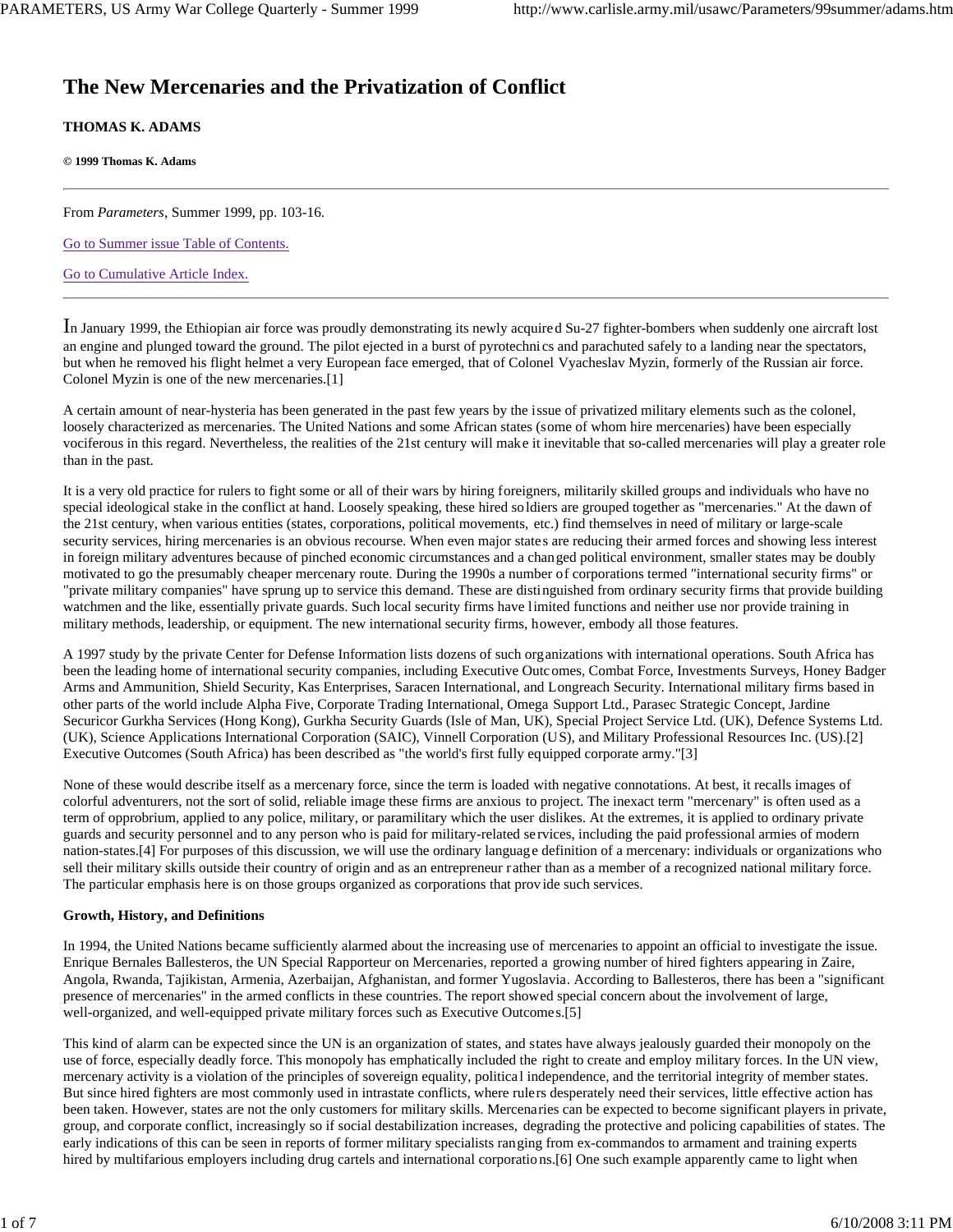Colombian officials charged a former Israeli officer, Yair Klien, of arming and training drug traffickers, a charge that Klien denies.[7]

Hired soldiers have a long history but not a highly regarded one. Foreign mercenary soldiers were used by nearly every ancient empire from the Hittites forward, including Persia, China, Greece, and Rome. Xenophon, it will be recalled, was a mercenary leader in the service of a foreign king.[8] However, it was in the warring mini-states of Renaissance Italy that mercenaries probably enjoyed the most prominence. During this period (c. 1420-1600) the condottieri served whoever would pay and did so without s tigma. War was a barbaric business. The citizens of rich and flourishing states were not about to waste their time or their lives in pursuit of it.[9]

This attitude was mirrored elsewhere for another 200 years during the rise of nationalism. But, as the nation-state grew to become the dominant form of social organization, so did nationalism and the identification of the state as the locus of loyalty. By the time of American independence the founders could list the King of England's use of "foreign mercenaries" as a specific offense against him. After the French Revolution combined nationalism with universal conscription and spread its ideals throughout E urope and the West, "it was considered correct that every man should fight for his country and dishonorable that a man should serve under another flag."[10] During the period since 1799, the unwritten belief that mercenary service was immoral and improper came to be thought of as a moral law, and the use of mercenaries often caused bitter resentment. Still, under customary international law, mercenaries were treated in the same manner as other combatants and if captured were entitled to treatment as prisoners of war. However, the 1977 protocol to the Geneva Convention of 1949, Article 47, sought to codify disgust for mercenaries. For signatories to this protocol, mercenaries are considered outlaws, placing them in the category of criminals or worse.[11] Historian Anthony Mockler suggests that by the end of the 20th century, this belief is "almost instinctive," pointing out that "it is generally forgotten how comparatively recent and illogical this sentiment is."[12]

For purposes of this discussion, there are three types of mercenaries. The first might be called the "traditional" type, consisting of groups and individuals who have military skills directly applicable to combat or immediate combat support. Where once they might have been canoneers, archers, or siege engineers, now they offer combat training, leadership, or combat support skills: artillerymen, combat aviators (including helicopter pilots), military engineers, and the like. They are basic, industrial-age, high-tech forces. Russian ex-military aviators flying fighters for the Congo government are an example.[13] They are almost always trained veterans of the armed forces of major powers and seldom basic infantry soldiers. They may conduct training for basic soldiers (provided by the client) and even lead them in combat. These are often ad hoc groups of individuals who respond to ads placed by the sponsoring state, but in rec ent years higher forms of organization have appeared, as corporations or their subsidiaries, for example. Consider the recent deal by Russian-based Sukhoi Design Bureau to provide Su-27s to Ethiopia for its war with Eritrea. Although Ethiopia was anxious for modern aircraft, the country lacked trained aviators. As part of the sales agreement, Sukhoi reportedly included former Russian military pilots, mechanics, and ground personnel on contract, in effect delivering a small, but complete, air force.

The second type is a late 20th-century phenomenon--fairly large commercial companies that provide the kind of services expected of a general staff in one of the more developed national armies: high-quality tactical, operational, and strategic advice for the structure, training, equipping, and employment of armed forces. These are composed almost exclusively of retired senior officers and noncommissioned officers of major armed forces, usually including at least a few former generals. With an array of subcontractors, they are capable of providing most of the services required to field an armed force: advisory strategic planning, force development, research and threat analysis; general staff training, including air and naval operations; training in multi-service, combined operations including intelligence and electronic warfare; and combined arms training for tactical units. These organizations specialize in helping industrial-age armies transit into the 21st century through the incorporation of techniques for conducting infotech warfare. Military Professional Resources Incorporated (MPRI) of Alexandria, Virginia, is an example of this type. We shall return to MPRI shortly.

The third type provides highly specialized services with a military application, bu t these groups are not in themselves notably military or paramilitary in organization or methods. Although members of such an organization may or may not have military experience or training, they have skills and abilities with military as well as civilian use. These are usually much smaller than the first two types, performing such functions as personal protection, signal intercept, computer "cracking," secure communications, or technical surveillance. An example of these is AirScan, a company based in Titusville, Florida. According to the company's website, AirScan "provides day/night operational superiority," performing "airborne surveillance and security operations and specialized consultin g services for a variety of customers across a number of mission areas. Many of our clients require discretion and their privacy is respected." Like most such firms, the company serves a wide variety of clients, including the US Department of the Interior and multinational oil companies.[14] In Angola, AirScan uses light twin-engine aircraft (Cessna 337s), equipped with low-light television, infrared, and other sensors, to provide aerial surveillance on the periphery of oil fields.

These latter two types of activity did not emerge overnight. Although civilian contractors have been providing noncombat services to the military since at least the Middle Ages, they seldom undertook basic military functions. That was the province of the traditional mercenary fighter and trainer. But since the mid-1970s, some purely military activities have become increasingly privatized. Since major powers have often been politically unwilling (the United States), unable (Great Britain), or unwelcome (Russia) to provide the needed military services, this gap was filled by defense contractors, usually either American or British. The first large-scale project came in 1975, when the Vinnell Corporation of California received a multimillion-dollar, long-term contract to create and operate an entire training establishment for the Saudi Arabian National Guard. This differed from earlier arrangements since Vinnell was not merely building or even operating facilities such as drydocks or telephone systems, but actually undertaking to provide military equipme nt and large-scale combat training. Still in operation outside Riyadh, the Saudi capital, the endeavor now encompasses all the skills and equipment required to train and field fully equipped light armored brigades complete with artillery support and antiaircraft weapons.[15] Reportedly, Vinnell advisors provided "tactical support" and advice to the Saudi military when it retook the Grand Mosque at Mecca after antigovernment forces occupied it in 1979. At least two Vinnell-trained Saudi armored brigades fought in the Gulf War of 1991.

#### **Down in the Trenches: Executive Outcomes**

Executive Outcomes is an example of the first type of mercenary group, providing expert services in connection with combat and combat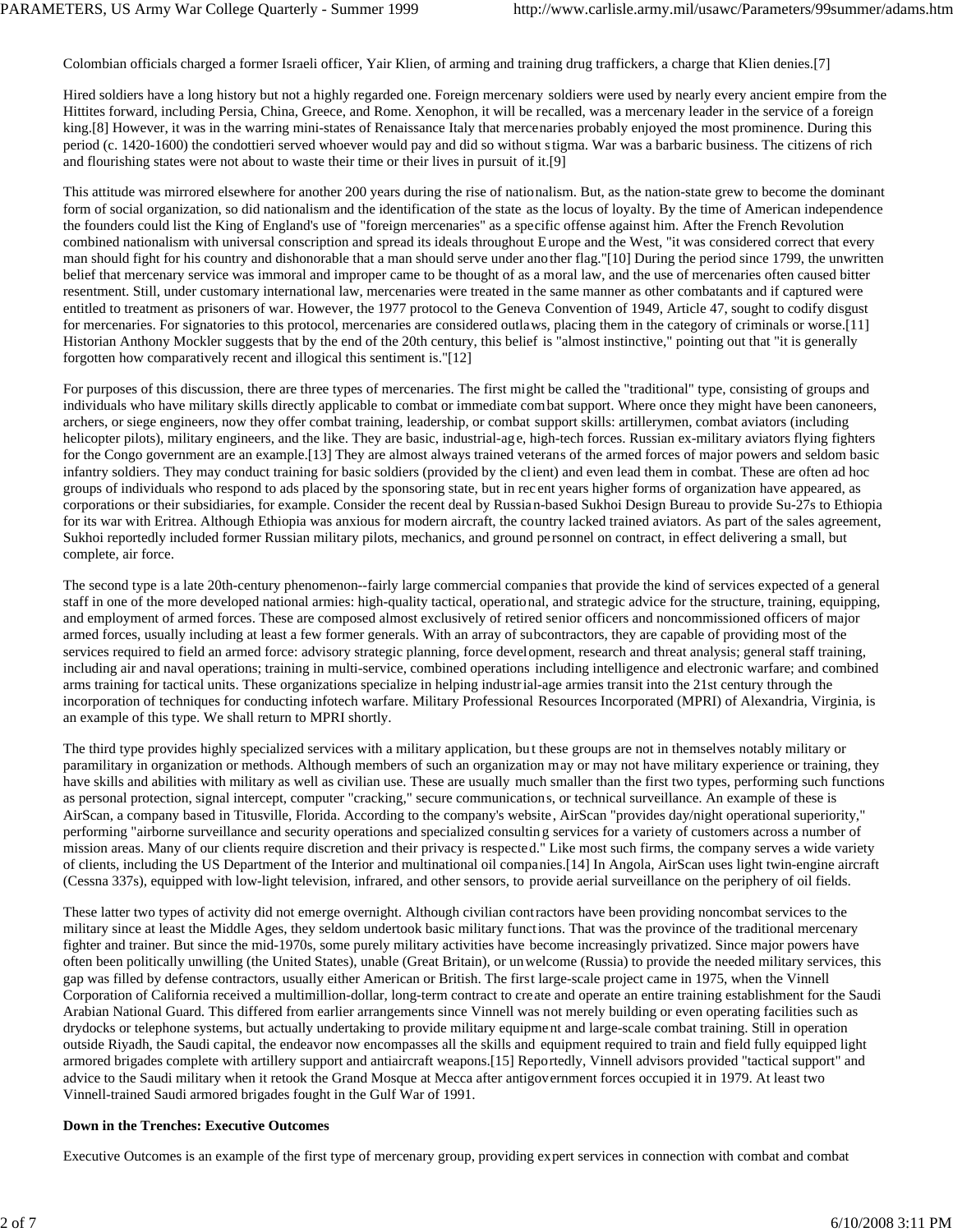support. It represents the expanded model of the military contractor. It was founded in 1989 by veterans of the South African Defense Forces and registered in Britain in 1993.[16] The organization promised:

- To provide a highly professional and confidential military advisory service to legi timate governments.
- To provide sound military and strategic advice.
- To provide the most professional military training packages currently available to armed forces, covering aspects related to sea, air, and land warfare.
- To provide advice to armed forces on weapon and weapon platform selection.
- To provide a total apolitical service based on confidentiality, professionalism, and dedication.

Executive Outcomes came to prominence in March 1993 when rebels from UNITA (National Union for the Total Independence of Angola) captured an oil storage area. The Forcas Armadas Angolanas (FAA) was unable to eject the rebels. Executive Outcomes assembled a group of 50 former officers and noncommissioned officers who organized and led an attack by 600 FAA troops against the storage area compound, quickly recapturing it. Casualties were minimal (three South Africans were wounded), and the drilling equipment suffered only superficial damage. Executive Outcomes then took on the responsibility of guarding the area. When UNITA charged that the oil company was using white mercenaries, the oil company replied that they were a mixed-race force of security guards.[17]

This success was followed in September 1993 with a contract to protect a diamond mine in Canfunfo in Lunda Norte, Angola. Estimates put the contract at \$40 million (about half for soldiers and half for equipment and supplies). The men were provided as "military trainers" but were allowed to carry out preemptive strikes against UNITA if they felt they or the mine was threatened. At one point, UNITA troops overran the mine, leaving 36 dead, most of them from the security firm. Events after that are unclear, but Executive Outcomes apparently regained possession of the mine and, in 1998, began training soldiers of the Angolan army.

In March 1995 an Executive Outcomes team went to the aid of the rebel-beleaguered Kono diamond mines in Sierra Leone. The force was assembled and in action by April, taking just 11 days to drive the rebels away from the capital and, using helicopter gunships, chase them out of the diamonds fields. The most interesting aspect of all this, however, is perhaps the method of payment. The chronically impoverished government of Sierra Leone apparently paid for these services by giving a company called Branch Energy the concession to operate the Koidu diamond field (the Sierra Leone government retains a 60-percent ownership). Reputedly, Branch Energy is owned by Strategic Resources Group, a British company based in the Bahamas, that in turn owned Executive Outcomes. It seems that the firm was able to barter its services for large shares of a client nation's natural resources and commodities. According to a British government evaluation reported by Inter Press Service: "On present showing, Executive Outcomes will become ever richer and more potent, capable of exercising real power, even to the extent of keeping military regimes in being. If it continues to expand at the present rate, its influence in sub-Saharan Africa could become crucial."[18]

Executive Outcomes claimed to supply men and expertise to seven countries in Africa, among them Kenya, Angola, and Uganda. In 1998, the company claimed to be discussing deals with customers in Malawi, Mozambique, Sudan, and even a client in Southeast Asia.[19] However, the heyday of Executive Outcomes seemed to come an abrupt halt on 1 January 1999 when the company went "out of business," apparently in response to new South African laws banning mercenary activity by its nationals. A triumph of high-minded legislation? Perhaps, but oddly enough, Executive Outcomes' Pretoria offices remain staffed, and its employees in Sierra Leone have begun working for a new firm called Lifeguard. In Angola, former Executive Outcomes employees are reportedly working for both the national government and the UNITA rebels that oppose it.[20]

#### **Up in the Executive Suite: Military Professional Resources Inc.**

MPRI is a prime example of the second type of "mercenary" activity, one providing general-staff-like services. It is less interested in the heat of combat than in strategic planning and the disciplined routine of higher military he adquarters. Formed in 1986, the firm has over 350 full-time "core" employees and an estimated 2000 more available for contracts that can run from a few days to several months. Advertising itself as having the "the world's greatest corporate military expertise," the firm consists of former military professionals (largely retired senior officers and noncommissioned officers) who provide large-scale military planning and training. The Alexandria, Virginia, firm reportedly posted a volume of business in excess of \$24 million for 1996.[21]

As described by MPRI, "the company's business focus is on military matters, to include training, equipping, force design and management, professional development, concepts and doctrine, organizational and operational req uirements, simulation and wargaming operations, humanitarian assistance, quick reaction military contractual support, and democracy transition assistance programs for the military forces of emerging republics." Company officials say Military Professional Resources Inc. is distinguished by its professionalism, its adherence to US policy, and its refusal to fight a war for its customers.[22]

MPRI carried out a number of interesting smaller tasks including a US contract in 1994 to send 45 border monitors to Serbia to ensure that arms were not being smuggled to Bosnian Serb fighters in Bosnia. But the company first gained its reputation with a major project in Croatia, beginning in September 1994.[23] With the explicit consent of the US State and Defense Departments, the firm undertook to modernize and retrain the command structure of the Croatian national army, including the general staff. In the summer of 1995, with such assistance, the formerly inept Croatian army mounted Operation Storm, a successful summer offensive into the region of the Krajina. In less than a month they ejected Serb-supported forces and 150,000 Croatian Serb civilians with remarkably little bloodshed. Control of the region, long held by the Serbs, returned to Zagreb. According to observers, the Croat forces used typical American combined-arms tactics, including integrated air, artillery, and infantry movements, as well as maneuver warfare targeted against Serbian command, control, and communication systems. French and British officials accused MPRI of helping to plan the Croatian invasion, an allegation denied by the company.[24] Correctly or not, MPRI received credit for a major success.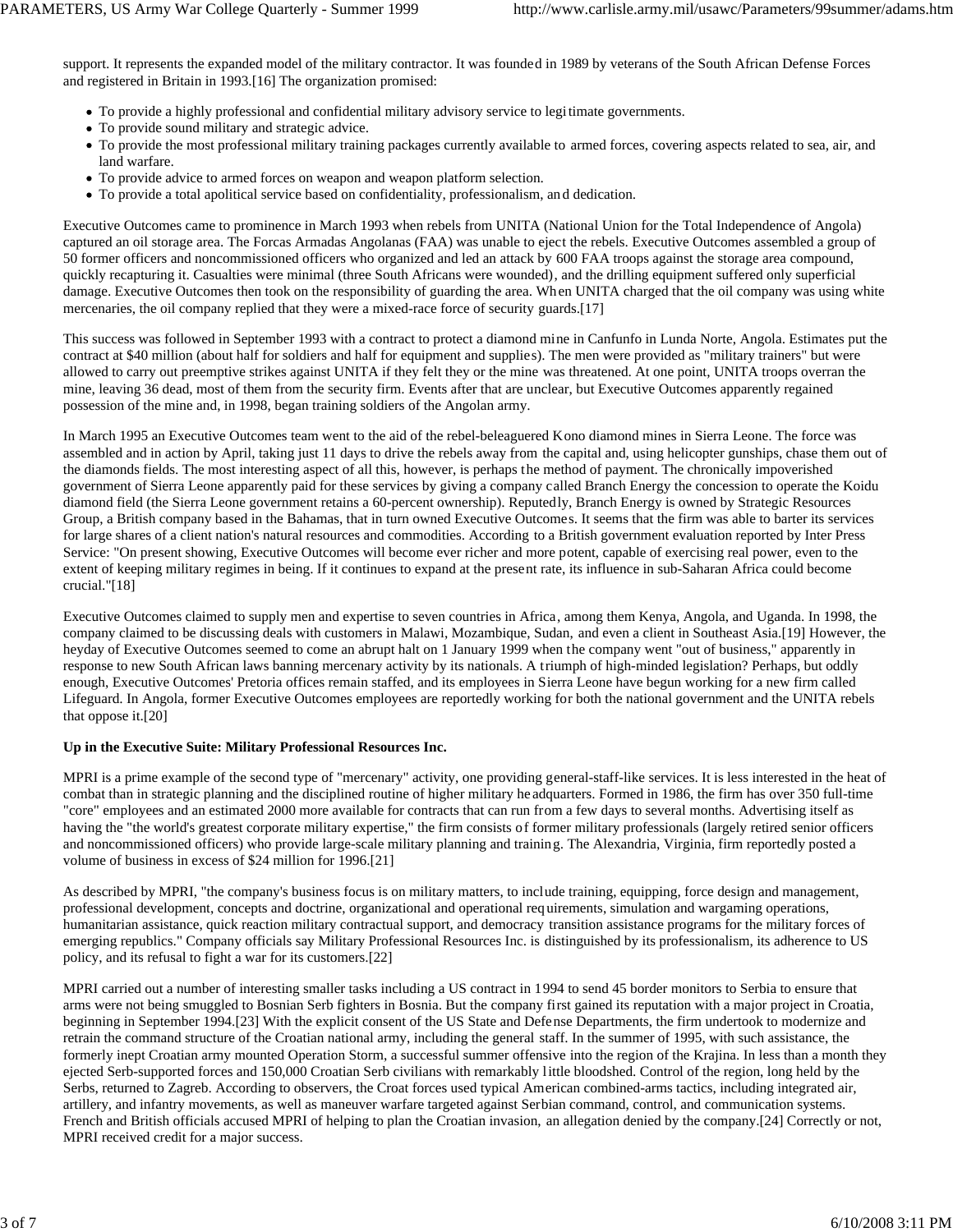This was quickly followed by a renewable 13-month contract with Bosnia, valued by Bosnia's UN ambassador, Muhamed Sacirbey, at "tens of millions of dollars." The contract was financed by a number of Islamic countries, according to newspaper reports. The Bosnian army received more than \$100 million in surplus military equipment from the US government under a so-called "Equip and Train Program." MPRI contractors helped with everything from planning long-term defense strategy to conducting war games and demonstrating the new tanks and artillery.[25]

### **Potential for Growth, Potential for Problems**

The successful track record of companies like Executive Outcomes, MPRI, and others (notably Sandline International) makes them a realistic option for governments that see privatized military training as an effective way to stretch their military budget. For the risk-averse, like the US military, employing such private contractors can help to overcome the political reluctance to become involved in situations where risks are high and there is little domestic constituency for the involvement of US troops. An example is the US decision in 1998 to contract with DynCorp, a Virginia-based firm, for verification monitors in Kosovo while other countries involved provided officers from their national militaries.[26]

There is, however, a basic question of accountability when private corporations encroach on what has traditionally been the responsibility of governments, the United Nations, or regional alliances like NATO. Governments are accountable to their people and their legislatures. Private corporations, on the other hand, have little accountability to the public and are t o some degree shielded from the scrutiny of government. Herbert Howe, a Georgetown University professor who specializes in the privatization of armed conflict in Africa, adds, "I think the major worry that everyone has about this sort of thing is, will these forces become a force unto themselves, kind of rogue elephants?"[27]

James L. Woods, a Washington defense consultant, agrees: "If the international community cannot get its act together and help these countries keep themselves together and protect commerce and protect the citizenry, you're going to see more and more" examples of private contractors doing the job. Woods, a partner in the consulting firm of Cohen & Woods International, added, "It's the same in the American cities where the forces of law and order are losing control in certain neighborhoods. A lot of people are building walls around their compounds and hiring armed guards to protect them." Over time, Woods suggested, these enterprises could become stronger than some of the sovereign states they are hired to protect.[28]

If this sounds like hyperbole, consider the struggle of the international community to cope with these developments. On one hand, there is widespread belief that the mercenary phenomenon is a potentially dangerous and destabilizing development, but it is also an accommodation to the reality that states are no longer willing (or in some cases able) to meet the financial and political costs of maintaining their monopoly on the use of deadly force. The United Nations has continued to criticize African governments in particular for hiring mercenaries to provide security in return for a stake in the host nation's rich mineral resources. However, the only realistic choices for such governments may be to obtain outside military assistance in the form of mercenaries or forfeit power.

In his report on use of mercenaries, UN Special Rapporteur Enrique Ballesteros characterized them as politically disconnected from the societies into which they are introduced by governments. This, Ballesteros claimed, made them instruments for oppression, used to violate human rights and to impede the exercise of the right of people to self-determination. He asserted that mercenary initiatives by private companies registered as security firms in a third country were a threat to national sovereignty.[29] In so doing, he repeated nearly verbatim the language of a 1992 General Assembly resolution directed against the use of mercenaries.[30]

The report also took note of the economic influence that was sometimes gained by the parent corporation, owners of the mercenary firm. "Once a greater degree of security has been attained, the firm apparently begins to exploit the concessions it has received by setting up a number of associates and affiliates which engage in such varying activities as air transport, road building, and import and export, thereby acquiring a significant, if not hegemonic, presence in the economic life of the country in which it is operating."[31]

Despite the foregoing position, there has been little success in creating internati onal legislation that will prevent the existence of mercenaries, and it may be impossible to do so. Jeffery Herbst has pointed out some of the problems in taking action against such firms, including their low asset base and lack of permanent employees. As Herbst states, there "is no compelling reason" for such firms to be headquartered in any particular place.[32]

It is instructive to note that an International Convention Against the Recruitment, Use, Financing, and Training of Mercenaries, adopted by the UN General Assembly in 1989, has yet to be fully ratified. None of signatories, which include Austria, Barbados, Cyprus, Georgia, the Maldives, the Seychelles, Suriname, Togo, and Ukraine, are significant suppliers of mercenaries or home to large international security firms. But two of the signatories, Angola and Zaire, overtly use mercenaries in their internal struggles despite their own laws forbidding mercenary activity.[33]

This brings us to an obvious question. If other nations, individually or collective ly, are not going to contribute to multilateral peacekeeping or peacemaking forces, shouldn't a state have the right to hire a force able to keep order? It seems distinctly odd, both legally and morally, to argue that a state is somehow required to depend on whatever conscripts it can muster and train them as best it can, rather than obtain expert assistance from outside. In cases such as Liberia (1997), one can plausibly argue that a professional hired force would have been far preferable to the depredations and general incompetence of the African multinational peacekeeping force.

Despite their apparent ineffectiveness, the legal initiatives to proscribe mercenary activity are not unimportant. Should one of these initiatives succeed, much intrastate security activity will become illegal. Those individuals and groups who persist might easily find themselves in the same status as bandits, pirates, and outlaws, literally eligible to be captured or killed with impunity by anyone who has an interest in doing so. Their position would be even worse than that of terrorists, since terrorists can and often do claim at least some shred of political sanction for their actions.

Part of the problem in obtaining anti-mercenary laws and treaties is that no major power has taken a serious interest in promoting them. If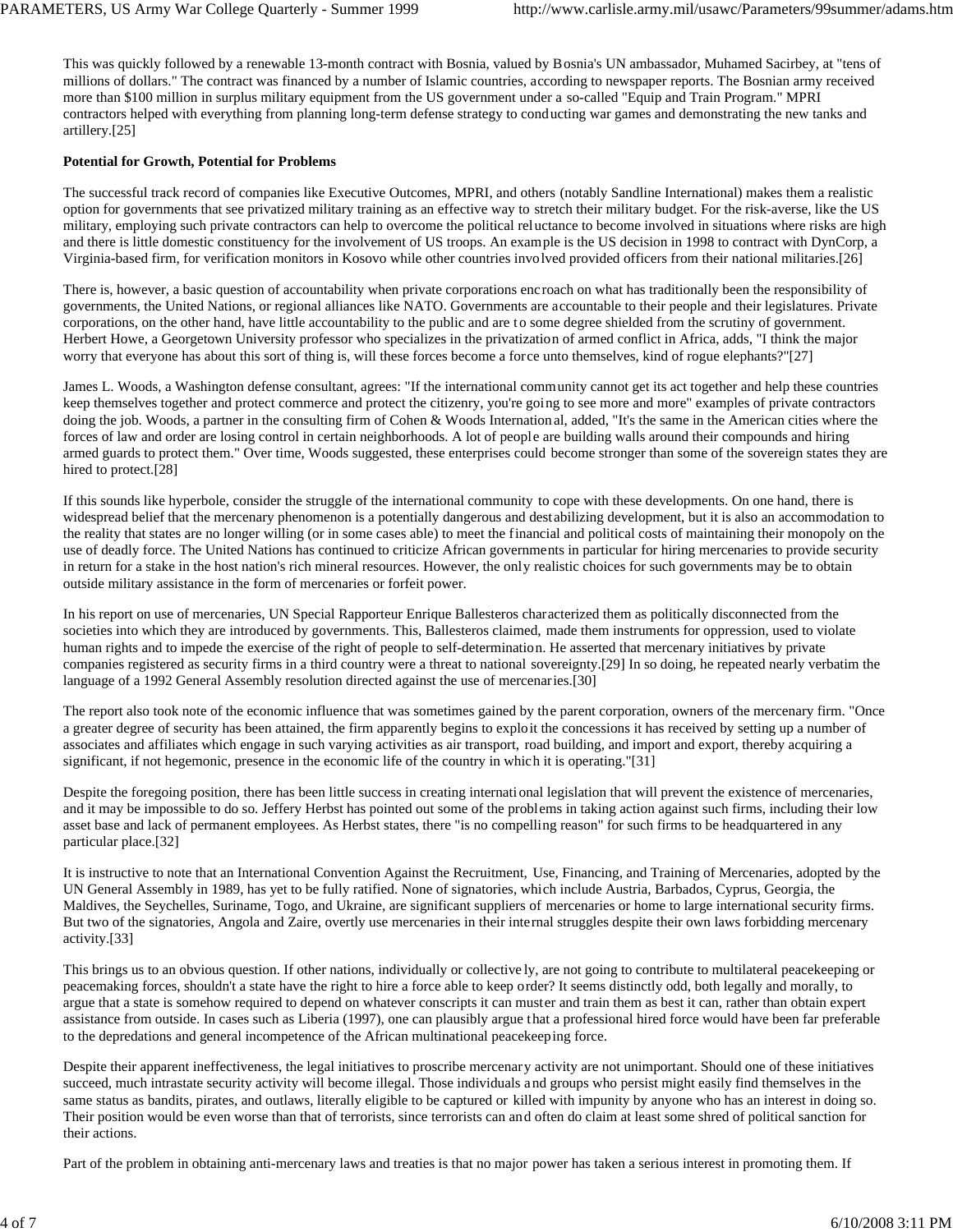corporate mercenaries gain anything like the degree of power and influence predicted by some analysts, the great powers would certainly find it in their interest to implement legal constraints. Another part of the problem is the fact that not all security firms are alike. Some, like MPRI, are actually de facto arms of their national governments. Others may not be. The realities of the situation are brought home by the experience of the United Nations. Theoretically, the security forces of any nation hosting UN personnel and installations are responsible for safeguarding them. But this becomes problematic when there are no effective security forces or when such security forces as do exist are part of the problem. The United Nations itself has made use of hired soldiers in the field, notably in Somalia where armed clansmen were hired as guards. Reportedly, one so-called mercenary firm assisted in providing security for UN offices in Kinshasa during the unrest of 1997.

The military incapacity of the UN itself has also become an issue. Secretary General Kofi Annan has stated flatly that the UN lacked the military capacity and the political support to intervene in the slaughter of 500,00 0 Hutus during the Rwandan genocide of 1993-94: "If I had one reinforced brigade, that is, fire power and men--well trained and well equipped--I could have saved hundreds of thousands of lives."[34] When national governments are not interested in sending their armies to intervene i n local conflicts, the UN may be forced to resort to some sort of security firm. In 1995, when the United Nations was trying to separate the armed elements from the refugees on the Rwandan-Zairian border, no governments wanted to offer troops. "One of the options examined was the possibility of bringing in other elements--not necessarily troops from governments--who might be able to provide security, assist the aid workers in the United Nations High Commissioner for Refugees (UNHCR) and protect them as they did their work."[35] This is not a new idea. Proposals to hire Nepalese Gurkhas or similar groups to man the UN permanent professional rapid reaction forces have been around for years.[36]

In March 1998, employees of Sandline International, depicted by the press as "a British mercenary force," helped restore the elected president of Sierra Leone to power a year after he was ousted by a military coup. Officers of the Sierra Leone army had seized control of the country in May 1997 and began a brutal series of murders aimed at any possible political opposition. Despite the coup and the public killings, Washington and other governments were unable to mount effective action. In October, when all diplomatic attempts to oust the mutinous generals had failed, the UN Security Council imposed an ineffective arms embargo. Finally, Sandline was asked to help. Although publicly depicted as a private security firm guarding "mining and construction interests," Sandline told the press that it was asked by the British High Commissioner in Sierra Leone to help train and equip a local force capable of removing the generals. The American State Department was also apparently kept fully informed, and the US government lent at least its tacit support. Reportedly, the firm received \$10 million for its part in the action, including the cost of weapons and ammunition.[37]

This incident illustrates two points about the use of mercenary forces in the 21st century. The first is that, for the most part, they are not independent operators. Although these firms are organized as profit-making corporations, contrary to the fears of numerous commentators they are under the control of the governments of the major powers and, as the Sandline and MPRI cases show, operate only with their consent. This is especially true of the larger firms such as MPRI, which has very close ties with the US departments of Defense and State. Lurking at the bottom of much of the current animus toward hired fighters is an argument founded in Western, especially Anglo-American, ideas about democracy. A military force that is drawn from the people of a given nation and dedicated only to the defense of that nation is seen as an expression of the consent of the governed. They legitimize their government by their desire to defend it. Recalling the use of mercenaries, especially in Africa, to suppress genuine popular discontent and prop up tottering regimes, opponents see mercenaries as an anti-democratic force. There is some validity to this view, but a far greater number of corrupt and illegitimate regimes throughout history have been sustained by native soldiers. The example of Haiti comes to mind.

#### **Future Focus**

From the point of view of the nation-state, military corporations are dangerous for a far more fundamental reason: they generate military power that does not reside in the nation-state itself. The real issue is not the first two types of mercenary, the small groups with traditional military skills and the larger advisory corporations. With regard to the first type they can probably be controlled (but not eliminated) by the sort of constraints the United Nations has been struggling to enact.

With regard to the second type--the advisory corporation--it is not significantly p roblematic in its current form. None to date is known to have worked against the interests of its parent nation. The reality is that they are a de facto extension of the foreign policy of their state of origin. Sandline, for example, apparently "provided the State Department with information on the events in Sierra Leone"--political-military intelligence, in other words--when US sources dried up after the 1997 coup.[38] They offer a low-risk, low-cost, low-visibility way to exert military influence in a time of diminished budgets and shrinking armed forces. In the words of Sandline founder Timothy Spicer,

It's not so much that we can do things better than sovereign governments--though so metimes in Africa a heavy machinegun can be as effective as 10 tanks elsewhere--it's that we can do it without any of the spin-offs that make military intervention unpalatable to governments; casualties among [private military companies] do not have the same emotive impact as those from national forces. And we can act quickly. Too often, politicians won't make a decision to intervene either at all, or until it is too late.[39]

The real concern for 21st-century conflict may lie with the third type of mercenary, the technical specialist. If, as many believe, much future conflict will be economic and infrastructural "cyber" warfare conducted through information systems or via other high-technology means, these individuals or organizations may be much more dangerous. But because they provide military or paramilitary applications of civilian technologies with many legitimate and useful purposes, they will be very difficult to regulate or otherwise control. Nor are they as marginal to warfighting as they may sound. Even the more old-fashioned mercenary organizations such as Executive Outcomes have succeeded less because of their machine-guns than because they are able to employ advanced methods such as radio-intercept and night-vision devices and to use psychological operations techniques. Also, the nature of the skills involved is such that the providers are not necessarily dependent on former military experiences for their own training. Many of these firms will be knowledge-oriented and have low capital bases. This means low barriers for entry into the industry, especially at the bottom. It is also an area where it is difficult to define an activity as "mercenary," since the difference between peace and war can be largely a matter of intention. Computer system professionals have many means to enter and survey information systems for security flaws or lapses. Anyone can hire such firms, and whether their discoveries are to be used for good or ill is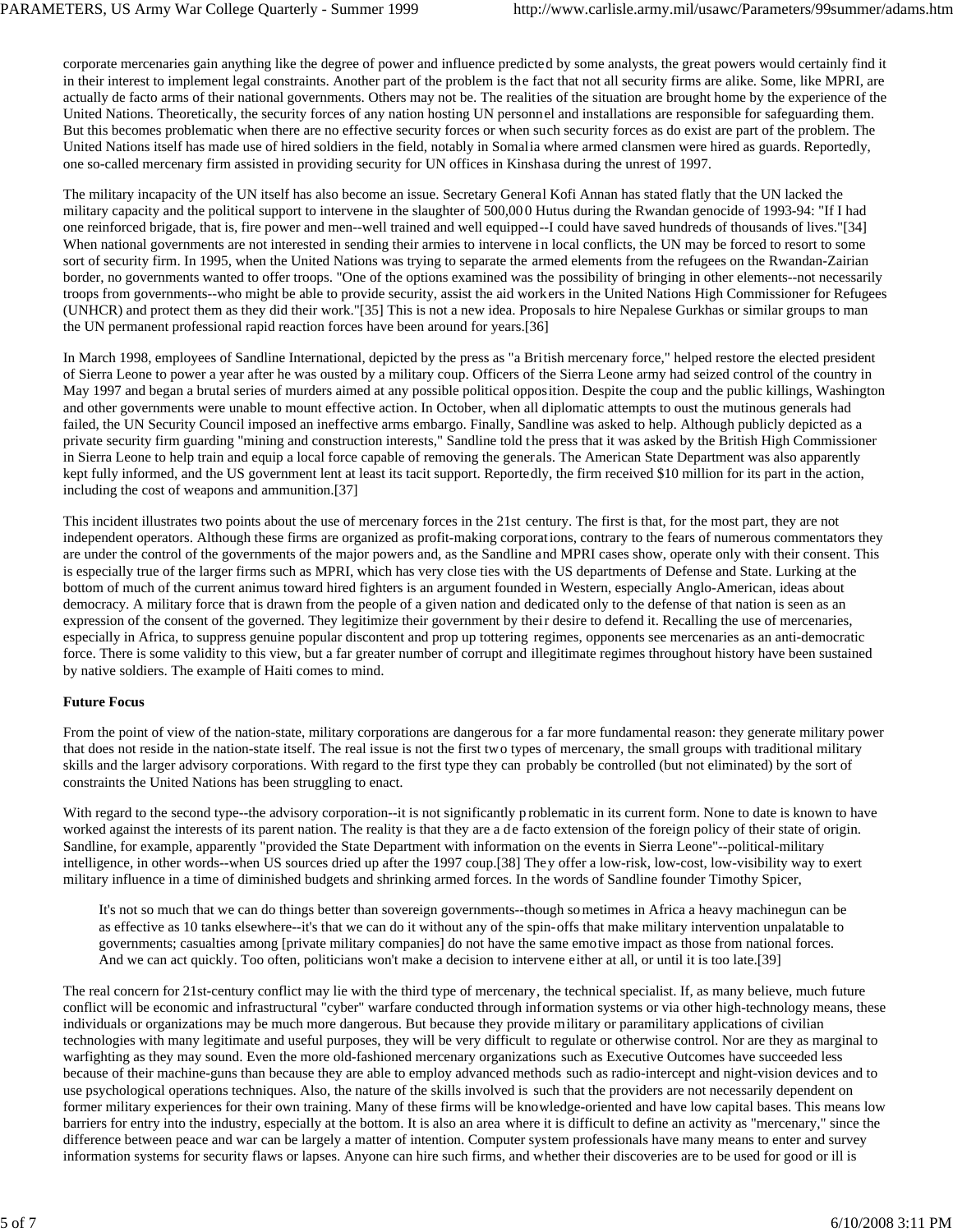invisible to the outside observer until too late.[40] Finally, these corporations m ay prosper because they provide services not otherwise available. Even the US Army has concluded that in the future it will require contract personnel, even in the close fight area, to keep its most modern systems functioning. This applies especially to information-related systems.[41] Information warfare, in fact, may well become dominated by mercenaries.

In a violent and often unfair world, it is certain that the demand for mercenaries will not go away soon. If the great powers, collectively or individually, are not willing to take up the role of global police in unlikely and unrewarding places, it is equally certain that others will fill that vacuum for good or for ill. In the end, the issue of mercenaries comes down to a question of deciding what kind of world we want and are willing to pay for, both in blood and money.

#### NOTES

1. "The Russians Are Coming," US News and World Report, edition of 15 March 1999, via Internet http://www.usnews/issue/990315/15merc.htm, accessed 16 March 1999.

2. David Isenberg, "Soldiers of Fortune Ltd.: A Profile of Today's Private Sector Corporate Mercenary Firms" (Washington: Center for Defense Information, November 1997). An online version of this monograph is posted on the CDI web site at www.cdi.org/issues/mercenaries; See also, Robert J. Bunker, *Five Dimensional (Cyber) Warfighting*

(Carlisle, Pa.: USAWC, Strategic Studies Institute, 10 March 1998), pp. 2, 6; and Bruce D. Grant, "US Military Expertise for Sale" (Carlisle, Pa.: USAWC, Strategy Research Project, 1998).

3. Thalif Deen, "UN Alarm Over Increase in Mercenaries," IPS (Inter Press Service), 16 March 1997.

4. See, e.g., "Mercenaries Massacre 23 Pandits in Valley," *Hindustani Times*, 27 January 1998, www.hindustantimes.com/nonfram/270198/detFro01.htm, accessed 30 March 1999.

5. United Nations, "Report of the Special Rapporteur on Mercenaries," UN document E/CN.4/1995/29, 29 August 1995, p. 2.

6. "Around the Nation: Texas," *Law Enforcement News*, 31 October 1997, p. 3.

7. "Private Israeli Firms Sell Security," Associated Press, 8 July 1998, via Internet http://archive.ap.org/, accessed 1 August 1998.

8. G. T. Griffith, *The Mercenaries of the Hellenistic World* (London: Cambridge Univ., 1935).

9. Michael Mallett, *Mercenaries and Their Masters: Warfare in Renaissance Italy* (Totowa, N.J.: Rowman & Littlefield, 1974.

10. Anthony Mockler, *The New Mercenaries* (New York: Paragon House, 1987), pp. 6-7.

11. Gerhard Von Glahn, *Law Among Nations* (New York: Macmillan, 1986).

13. "The Russians Are Coming," US News and World Report.

14. AirScan Inc., http://www.airscan.com/, accessed 12 January 1999.

15. Technically Vinnell is contracted by the US government on behalf of the Saudi government, thus its personnel are not considered to be in the direct employ of the Saudis for most legal purposes. "Vinnell Selected for Award of \$163.3 Million Contract for Saudi Arabian National Guard Modernization Program," news release, BDM International, Inc., McLean, Va., 3 May 1995. BDM is the parent company of Vinnell. The author has visited one of the five Vinnell sites in Saudi Arabia. See also William D. Hartung, "Mercenaries Inc.: How a U.S. Company Props Up the House of Saud," *The Progressive*, April 1996, pp. 26-28.

16. Executive Outcomes was something of a cause celebre among those concerned about "mercenaries." There is an excellent webpage dedicated to information about Executive Outcomes at http://users.wantree.com.au, accessed 10 January 1999.

17. ABC Radio, National Transcripts: "Diamond Mercenaries of Africa," Background Briefing, 4 August 1996.

18. Deen.

19. Executive Outcomes homepage, http://www.elvikingo.com, accessed 1 December 1998.

20. "Can Anyone Curb Africa's Dogs of War?" *The Economist,* 16-22 January 1999, p. 41.

21. MPRI (Military Professional Resources Inc.) http://www.mpri.com/about/index.htm, accessed 5 May 1998.

22. Ibid.

23. Colum Lynch, "For US Firms War Becomes a Business," *The Boston Globe*, 1 February 1997, p. 1.

24. Ibid.

<sup>12.</sup> Mockler, p. 7.